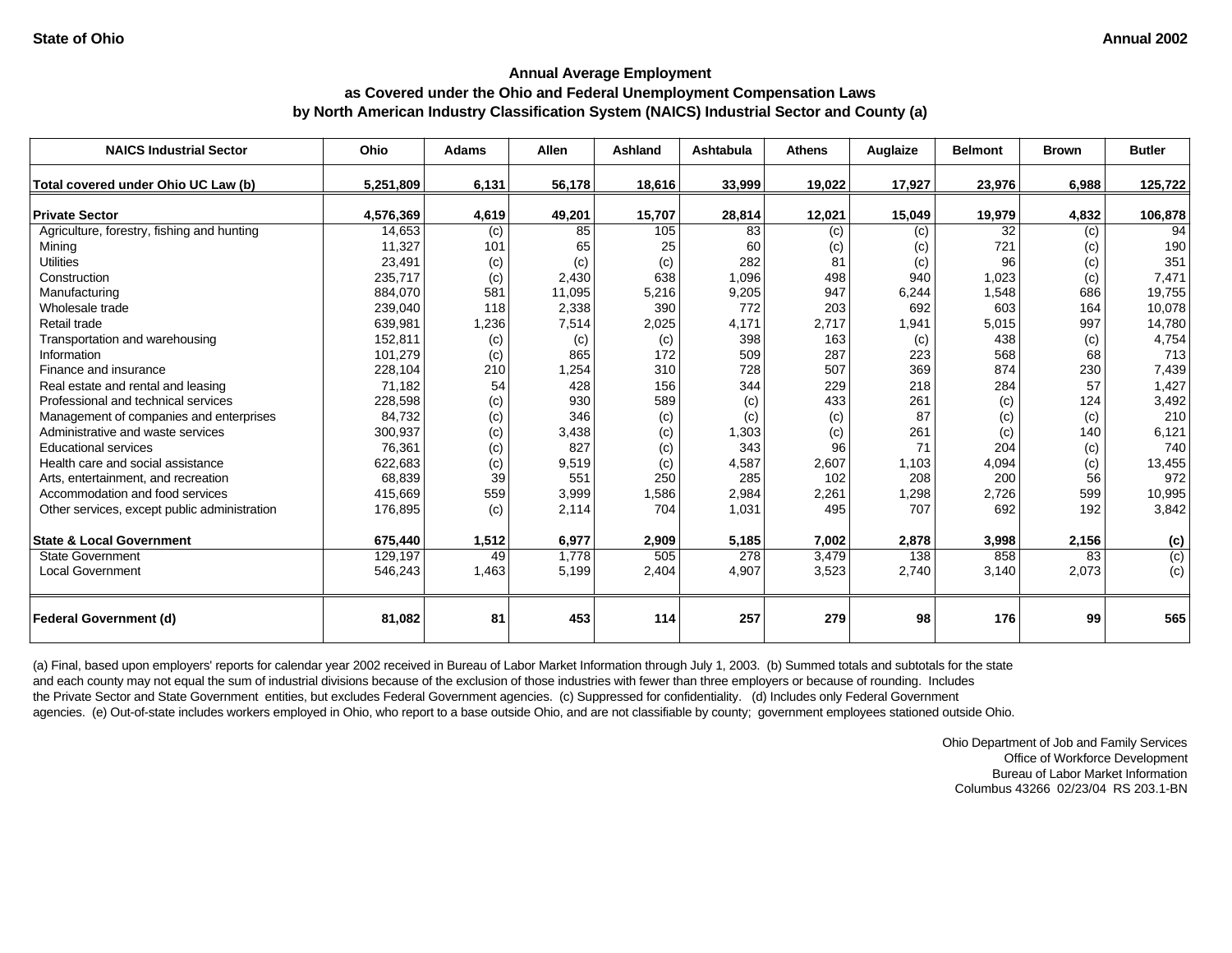| <b>NAICS Industrial Sector</b>               | Carroll | Champaign | <b>Clark</b> | <b>Clermont</b> | <b>Clinton</b> | Columbiana | Coshocton | Crawford | Cuyahoga | <b>Darke</b> |
|----------------------------------------------|---------|-----------|--------------|-----------------|----------------|------------|-----------|----------|----------|--------------|
| Total covered under Ohio UC Law (b)          | 6,178   | 10,874    | 52,456       | 49,968          | 23,697         | 32,662     | 12,617    | 15,835   | 754,650  | 18,718       |
| <b>Private Sector</b>                        | 5,227   | 8,913     | 45,052       | 43,212          | 20,754         | 27,780     | 10,944    | 13,609   | 667,505  | 16,487       |
| Agriculture, forestry, fishing and hunting   | 14      | (c)       | 555          | 21              | (c)            | 120        | 101       | (c)      | 487      | (c)          |
| Mining                                       | 18      | (c)       | 40           | (c)             | (c)            | 188        | 113       | (c)      | 223      | (c)          |
| <b>Utilities</b>                             | (c)     | (c)       | (c)          | 686             | (c)            | (c)        | 431       | (c)      | 2,228    | (c)          |
| Construction                                 | 307     | 316       | 1,925        | 3,810           | 350            | 1,297      | 323       | 604      | 26,256   | 1,290        |
| Manufacturing                                | 1,868   | 3,589     | 9,549        | 7,758           | 4,340          | 7,746      | 3,683     | 5,322    | 96,697   | 4,063        |
| Wholesale trade                              | 186     | 283       | 2,085        | 2,043           | 547            | (c)        | 176       | 715      | 41,287   | 855          |
| Retail trade                                 | 776     | 1,209     | 7,955        | 8,387           | 2,111          | 4,212      | 1,215     | 1,451    | 77,834   | 2,186        |
| Transportation and warehousing               | (c)     | (c)       | (c)          | 564             | (c)            | 1,264      | 375       | (c)      | 21,032   | (c)          |
| Information                                  | 87      | 120       | 380          | (c)             | 387            | 301        | 81        | 81       | 18,788   | 149          |
| Finance and insurance                        | 122     | 277       | 982          | 2,942           | 723            | 816        | 233       | 641      | 54,337   | 612          |
| Real estate and rental and leasing           | 47      | 172       | 547          | 540             | 241            | 243        | 66        | 68       | 13,805   | 207          |
| Professional and technical services          | (c)     | (c)       | 1,002        | 1,642           | 174            | (c)        | 453       | 443      | 45.683   | (c)          |
| Management of companies and enterprises      | (c)     | (c)       | 77           | 120             | 137            | (c)        | 20        | (c)      | 13,685   | (c)          |
| Administrative and waste services            | 142     | 180       | 2,037        | 1,852           | 717            | 1,165      | 544       | (c)      | 45,101   | 720          |
| <b>Educational services</b>                  | (c)     | (c)       | 742          | 439             | (c)            | 139        | (c)       | (c)      | 17,312   | (c)          |
| Health care and social assistance            | (c)     | (c)       | 7,861        | 4,202           | (c)            | 4,655      | (c)       | (c)      | 104,484  | (c)          |
| Arts, entertainment, and recreation          | 128     | 155       | 499          | 618             | 98             | 278        | 278       | 87       | 10,713   | 162          |
| Accommodation and food services              | 531     | 762       | 4,505        | 4,581           | 1,258          | 2,554      | 700       | 1,158    | 51,809   | 1,081        |
| Other services, except public administration | 185     | 368       | 2,098        | 1,846           | 398            | 1,105      | 383       | 430      | 25,746   | 635          |
| <b>State &amp; Local Government</b>          | 950     | 1,961     | 7,405        | 6,756           | 2,942          | 4,882      | 1,673     | 2,225    | 87,145   | 2,230        |
| <b>State Government</b>                      | 31      | 59        | 417          | 570             | 125            | 305        | 48        | 100      | 5.144    | 59           |
| <b>Local Government</b>                      | 919     | 1,902     | 6,988        | 6,186           | 2,817          | 4,577      | 1,625     | 2,125    | 82,001   | 2,171        |
| <b>Federal Government (d)</b>                | 56      | 85        | 639          | 331             | 159            | 595        | 102       | 85       | 16,354   | 123          |

(a) Final, based upon employers' reports for calendar year 2002 received in Bureau of Labor Market Information through July 1, 2003. (b) Summed totals and subtotals for the state and each county may not equal the sum of industrial divisions because of the exclusion of those industries with fewer than three employers or because of rounding. Includes the Private Sector and State Government entities, but excludes Federal Government agencies. (c) Suppressed for confidentiality. (d) Includes only Federal Government agencies. (e) Out-of-state includes workers employed in Ohio, who report to a base outside Ohio, and are not classifiable by county; government employees stationed outside Ohio.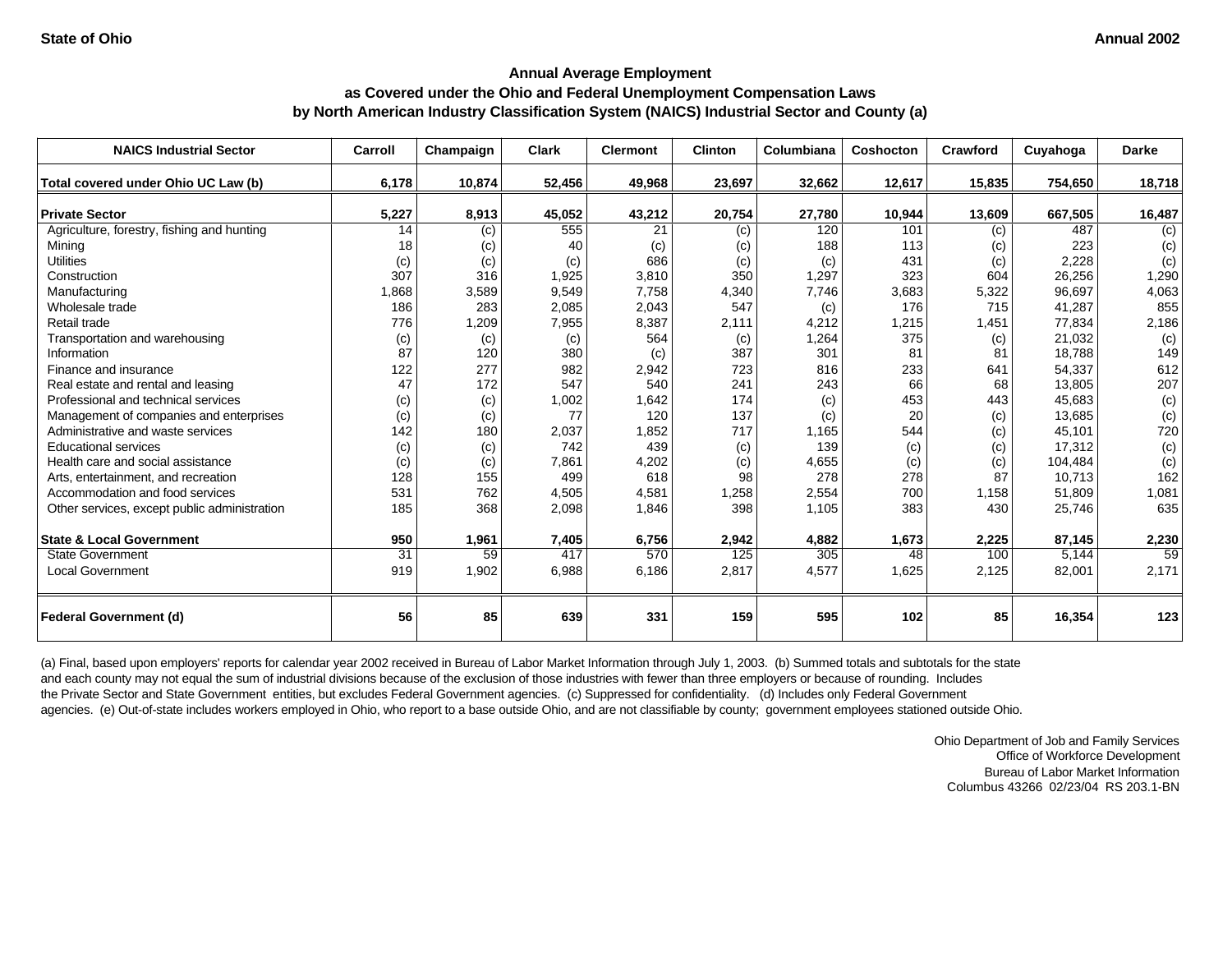| <b>NAICS Industrial Sector</b>               | <b>Defiance</b> | <b>Delaware</b> | Erie   | <b>Fairfield</b> | <b>Fayette</b> | <b>Franklin</b> | <b>Fulton</b> | Gallia | Geauga | Greene           |
|----------------------------------------------|-----------------|-----------------|--------|------------------|----------------|-----------------|---------------|--------|--------|------------------|
| Total covered under Ohio UC Law (b)          | 17,327          | 44,069          | 39,278 | 34,113           | 10,908         | 683,654         | 20,930        | 12,232 | 31,962 | 51,023           |
| <b>Private Sector</b>                        | 15,283          | 38,861          | 33,802 | 26,840           | 9,354          | 587,368         | 18,653        | 10,349 | 28,191 | 42,140           |
| Agriculture, forestry, fishing and hunting   | (c)             | 113             | 214    | 58               | (c)            | 344             | (c)           | (c)    | 265    | (c)              |
| Mining                                       | (c)             | 123             | 184    | 24               | (c)            | 416             | (c)           | (c)    | 93     | (c)              |
| <b>Utilities</b>                             | (c)             | (c)             | (c)    | 176              | (c)            | 2,580           | (c)           | 844    | (c)    | (c)              |
| Construction                                 | 624             | 2,818           | 1,330  | 2,256            | 286            | 29,697          | 1,030         | 459    | 2,147  | 1,717            |
| Manufacturing                                | 5,698           | 4,522           | 8,385  | 5,522            | 2,806          | 51,149          | 9,227         | 1,010  | 9,145  | 4,442            |
| Wholesale trade                              | 619             | 1,660           | 1,547  | 615              | (c)            | 32,147          | 880           | 301    | 1,657  | 1,128            |
| Retail trade                                 | 2,555           | 8,011           | 4,490  | 5,180            | 2,503          | 88,388          | 1,843         | 1,825  | 3,015  | 9,327            |
| Transportation and warehousing               | (c)             | (c)             | (c)    | 439              | (c)            | 27,435          | (c)           | 296    | (c)    | (c)              |
| Information                                  | 258             | 285             | 544    | 338              | 55             | 20,157          | 129           | 151    | 177    | 1,161            |
| Finance and insurance                        | 533             | 4,329           | 686    | 858              | 330            | 48,466          | 465           | 349    | 578    | 1,707            |
| Real estate and rental and leasing           | 81              | 451             | 347    | 452              | 144            | 13,076          | 173           | 78     | 182    | 537              |
| Professional and technical services          | 239             | 3,339           | 566    | 980              | 132            | 41,922          | (c)           | 82     | 988    | 5,048            |
| Management of companies and enterprises      | 119             | 723             | 21     | 136              | (c)            | 13,597          | (c)           | (c)    | 106    | 407              |
| Administrative and waste services            | 343             | 1,410           | 1,096  | 1,262            | 179            | 53,920          | 451           | 406    | 1,617  | 2,362            |
| <b>Educational services</b>                  | (c)             | 829             | 274    | 338              | (c)            | 8,291           | (c)           | (c)    | 552    | 1,625            |
| Health care and social assistance            | (c)             | 2,670           | 4,202  | 2,819            | (c)            | 67,635          | (c)           | (c)    | 2,964  | 4,521            |
| Arts, entertainment, and recreation          | 141             | 1,617           | 2,896  | 346              | 66             | 8,453           | 390           | 36     | 688    | 689              |
| Accommodation and food services              | 1,318           | 4,020           | 4,919  | 3,718            | 996            | 56,261          | 1,130         | 1,017  | 2,354  | 5,289            |
| Other services, except public administration | 551             | 1,126           | 1,261  | 1,323            | 246            | 23,436          | 452           | 344    | 1,048  | 1,158            |
|                                              |                 |                 |        |                  |                |                 |               |        |        |                  |
| <b>State &amp; Local Government</b>          | 2,044           | 5,208           | 5,476  | 7,272            | 1,554          | 96,286          | 2,277         | 1,882  | 3,771  | (c)              |
| <b>State Government</b>                      | 114             | 995             | 1,053  | 842              | 54             | 45,680          | 157           | 534    | 197    | $\overline{(c)}$ |
| <b>Local Government</b>                      | 1,930           | 4,213           | 4,423  | 6,430            | 1,500          | 50,606          | 2,120         | 1,348  | 3,574  | (c)              |
| <b>Federal Government (d)</b>                | 120             | 277             | 200    | 273              | 63             | 12,316          | 105           | 100    | 135    | 11,309           |

(a) Final, based upon employers' reports for calendar year 2002 received in Bureau of Labor Market Information through July 1, 2003. (b) Summed totals and subtotals for the state and each county may not equal the sum of industrial divisions because of the exclusion of those industries with fewer than three employers or because of rounding. Includes the Private Sector and State Government entities, but excludes Federal Government agencies. (c) Suppressed for confidentiality. (d) Includes only Federal Government agencies. (e) Out-of-state includes workers employed in Ohio, who report to a base outside Ohio, and are not classifiable by county; government employees stationed outside Ohio.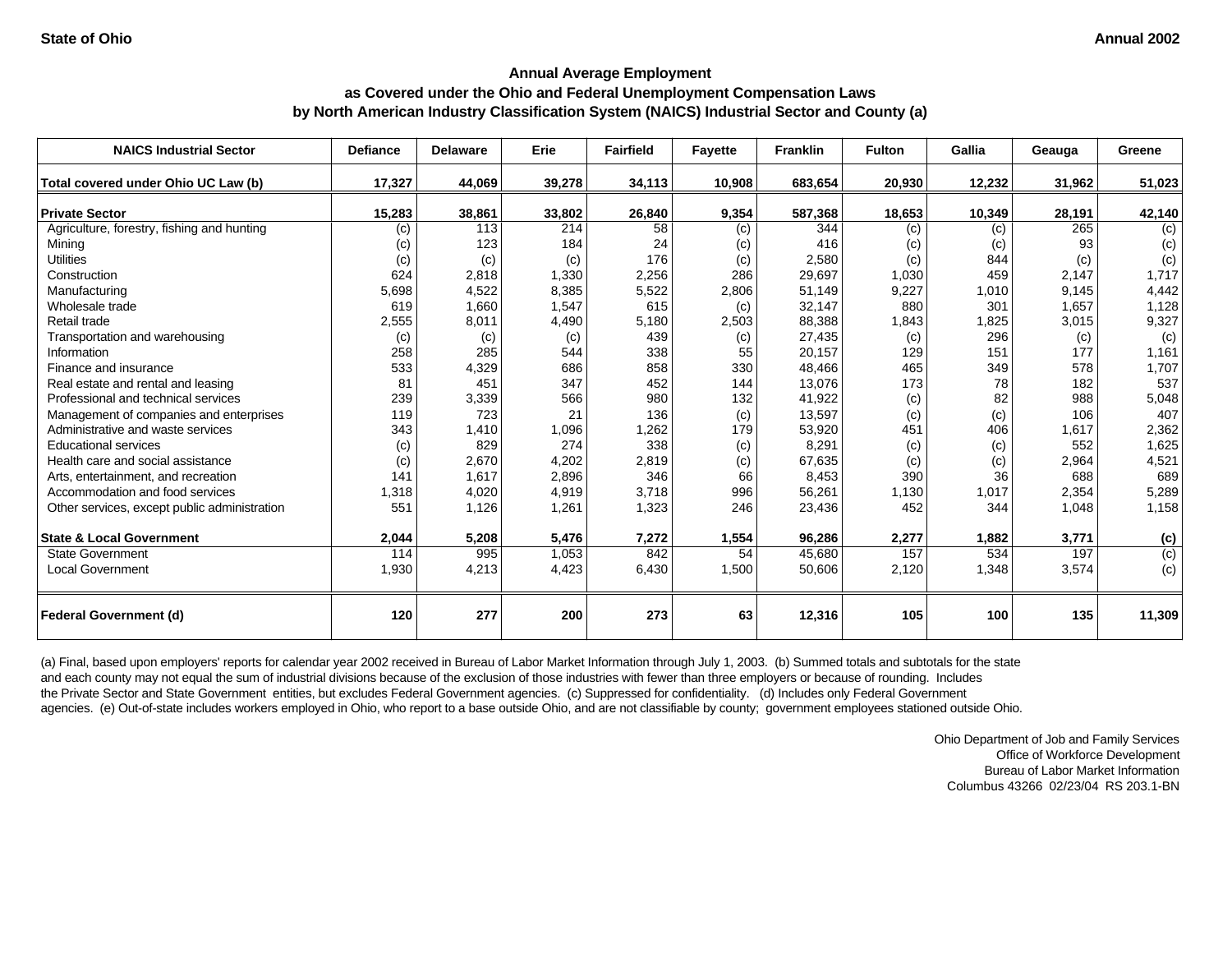| <b>NAICS Industrial Sector</b>               | Guernsey | <b>Hamilton</b> | Hancock | Hardin | <b>Harrison</b> | Henry  | Highland | Hocking | <b>Holmes</b> | <b>Huron</b> |
|----------------------------------------------|----------|-----------------|---------|--------|-----------------|--------|----------|---------|---------------|--------------|
| Total covered under Ohio UC Law (b)          | 14,809   | 538,941         | 41,105  | 8,392  | 3,848           | 11,545 | 11,357   | 6,837   | 15,948        | 25,516       |
|                                              |          |                 |         |        |                 |        |          |         |               |              |
| <b>Private Sector</b>                        | 12,251   | 490,672         | 37,817  | 6,746  | 2,974           | 9,533  | 8,759    | 5,229   | 14,440        | 22,738       |
| Agriculture, forestry, fishing and hunting   | 23       | 218             | (c)     | 30     | 45              | (c)    | (c)      | (c)     | 195           | 633          |
| Mining                                       | 136      | 165             | (c)     | (c)    | 328             | (c)    | (c)      | (c)     | 161           | (c)          |
| <b>Utilities</b>                             | 47       | 2.794           | 115     | 51     | (c)             | 28     | 74       | (c)     | (c)           | (c)          |
| Construction                                 | 586      | 23,967          | (c)     | 203    | 120             | 558    | 342      | 325     | 1.183         | 1,546        |
| Manufacturing                                | 2,660    | 66,866          | 11,441  | 2,200  | 707             | 3,610  | 3,022    | 1,374   | 5,936         | 9,200        |
| Wholesale trade                              | 401      | 29,285          | 1,206   | 218    | 157             | 231    | 248      | 145     | 669           | (c)          |
| Retail trade                                 | 2,078    | 58,133          | 5,592   | 1,007  | 330             | 1,169  | 1,593    | 1,046   | 1,775         | 2,514        |
| Transportation and warehousing               | 290      | 13,393          | 1,750   | 99     | (c)             | 584    | 157      | (c)     | (c)           | 944          |
| Information                                  | 186      | 12,341          | 502     | 90     | 21              | 102    | 340      | 62      | 97            | 392          |
| Finance and insurance                        | 296      | 26,006          | 870     | 179    | 50              | 269    | 392      | 182     | 350           | 421          |
| Real estate and rental and leasing           | 104      | 9.745           | 356     | 33     | 72              | 372    | 97       | 71      | 31            | 186          |
| Professional and technical services          | 238      | 36,378          | 648     | 104    | 48              | (c)    | 135      | 91      | 248           | (c)          |
| Management of companies and enterprises      | 77       | 26,540          | 592     | (c)    | (c)             | (c)    | (c)      | (c)     | 67            | (c)          |
| Administrative and waste services            | 965      | 38,067          | 2,553   | (c)    | (c)             | 234    | 141      | 157     | 442           | (c)          |
| <b>Educational services</b>                  | 40       | 9,126           | 863     | (c)    | (c)             | 56     | (c)      | 26      | (c)           | (c)          |
| Health care and social assistance            | 2,134    | 70,077          | 3,507   | (c)    | (c)             | 1,068  | 949      | 532     | (c)           | (c)          |
| Arts, entertainment, and recreation          | 70       | 7,641           | 305     | 90     | 63              | 21     | 15       | 92      | 82            | 128          |
| Accommodation and food services              | 1,548    | 40,035          | 3,413   | 775    | 210             | 550    | 866      | 695     | 1,207         | 2,002        |
| Other services, except public administration | 370      | 19,897          | 1,162   | 269    | 96              | 282    | 251      | 209     | 354           | 679          |
| <b>State &amp; Local Government</b>          | 2,559    | 48,270          | 3,288   | 1,647  | 874             | 2,012  | 2,598    | 1,608   | 1,508         | 2,778        |
| <b>State Government</b>                      | 818      | 8,220           | 211     | 38     | 30              | 50     | 125      | 358     | 38            | 93           |
| <b>Local Government</b>                      | 1,741    | 40,050          | 3,077   | 1,609  | 844             | 1,962  | 2,473    | 1,250   | 1,470         | 2,685        |
| <b>Federal Government (d)</b>                | 123      | 10,280          | 183     | 89     | 67              | 82     | 124      | 52      | 78            | 150          |

(a) Final, based upon employers' reports for calendar year 2002 received in Bureau of Labor Market Information through July 1, 2003. (b) Summed totals and subtotals for the state and each county may not equal the sum of industrial divisions because of the exclusion of those industries with fewer than three employers or because of rounding. Includes the Private Sector and State Government entities, but excludes Federal Government agencies. (c) Suppressed for confidentiality. (d) Includes only Federal Government agencies. (e) Out-of-state includes workers employed in Ohio, who report to a base outside Ohio, and are not classifiable by county; government employees stationed outside Ohio.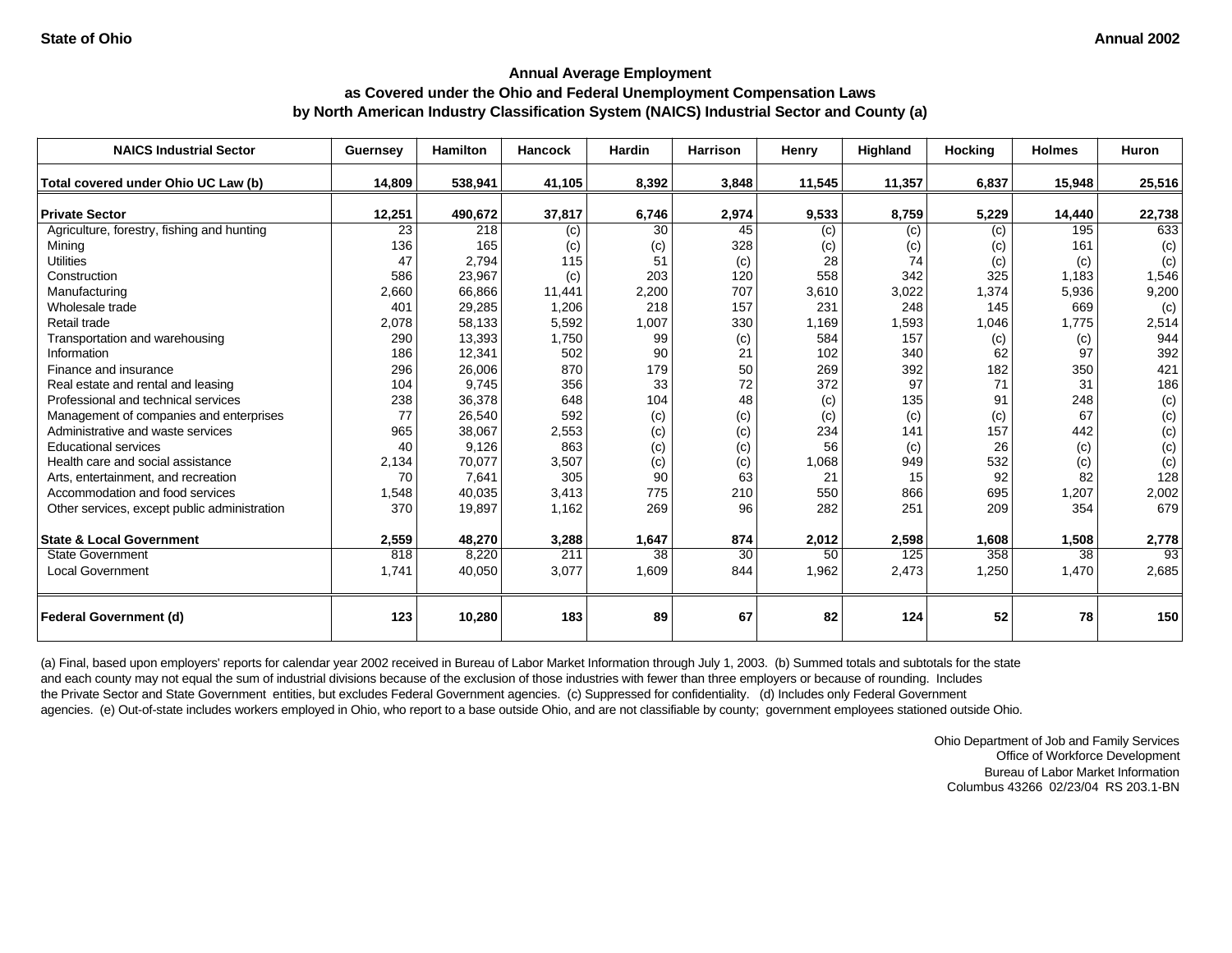| <b>NAICS Industrial Sector</b>                                            | <b>Jackson</b> | <b>Jefferson</b>        | Knox         | Lake            | Lawrence     | Licking        | Logan        | Lorain         | Lucas          | <b>Madison</b> |
|---------------------------------------------------------------------------|----------------|-------------------------|--------------|-----------------|--------------|----------------|--------------|----------------|----------------|----------------|
| Total covered under Ohio UC Law (b)                                       | 11,175         | 24,877                  | 17,874       | 96,378          | 11,606       | 50,317         | 20,214       | 99,074         | 225,922        | 13,057         |
| <b>Private Sector</b>                                                     |                |                         |              |                 |              |                |              |                |                |                |
| Agriculture, forestry, fishing and hunting                                | 9,681<br>250   | 21,097                  | 15,095<br>96 | 84,449<br>1,137 | 8,436        | 43,371<br>860  | 17,939<br>56 | 84,897         | 198,424        | 10,117         |
| Mining                                                                    | 319            | $\left( c\right)$<br>71 | 110          | 208             | (c)          | 77             | 35           | (c)            | (c)<br>(c)     | (c)<br>(c)     |
| <b>Utilities</b>                                                          |                | 859                     | 47           | 782             | (c)<br>92    | 162            |              | (c)<br>452     | 858            |                |
| Construction                                                              | (c)<br>398     | 1,674                   | 836          | 4.740           | 665          | 3,021          | (c)<br>674   | 5,521          | 10,510         | (c)<br>491     |
| Manufacturing                                                             | 3,623          | 3,411                   | 4,433        | 22,793          | 548          | 8,089          | 6,283        | 23,042         | 29,177         | 3,170          |
| Wholesale trade                                                           |                | 620                     | 436          | 3,982           | 161          | 875            |              | 2,501          | 9,191          | 389            |
| Retail trade                                                              | (c)            |                         |              | 13,759          |              |                | (c)<br>1,813 |                |                |                |
|                                                                           | 1,602          | 3,406<br>431            | 1,971        |                 | 2,222<br>664 | 8,151<br>1,372 |              | 13,036         | 29,029         | 1,338          |
| Transportation and warehousing<br>Information                             | (c)<br>129     | 666                     | 155<br>194   | 985<br>885      | 98           | 679            | 1,228<br>124 | 1,876<br>1,428 | 7,743<br>3,691 | (c)<br>61      |
| Finance and insurance                                                     | 303            | 501                     | 397          |                 |              |                | 492          | 2,063          | 6,075          | 160            |
|                                                                           | 45             | 298                     | 155          | 1,981<br>980    | 295<br>75    | 2,320<br>700   | 197          |                | 3,286          | 97             |
| Real estate and rental and leasing<br>Professional and technical services |                |                         |              |                 |              |                |              | 1,030          |                |                |
|                                                                           | 164            | (c)                     | (c)          | 3,354           | (c)          | (c)            | 702          | 1,946          | 9,569          | 442            |
| Management of companies and enterprises                                   | (c)            | (c)                     | (c)          | 660             | (c)          | (c)            | (c)          | 357            | 2,209          | (c)            |
| Administrative and waste services                                         | (c)            | 670                     | 377          | 3,983           | 300          | 2,007          | 2,076        | 4,267          | 15,862         | 537            |
| <b>Educational services</b>                                               | (c)            | 609                     | 1,148        | 949             | 47           | 1,029          | 49           | 1,875          | 3,614          | 53             |
| Health care and social assistance                                         | (c)            | 4,166                   | 2,160        | 9,945           | 1,507        | 5,369          | 1,588        | 12,000         | 35,083         | 1,770          |
| Arts, entertainment, and recreation                                       | 75             | 281                     | 156          | 1,023           | 60           | 574            | 343          | 1,348          | 3,422          | 26             |
| Accommodation and food services                                           | 787            | 1,964                   | 1,469        | 8,788           | 1,121        | 4,587          | 1,255        | 7,801          | 19,882         | 960            |
| Other services, except public administration                              | 278            | 934                     | 605          | 3,518           | 291          | 1,783          | 566          | 3,610          | 8,691          | 149            |
| <b>State &amp; Local Government</b>                                       | 1,494          | 3,780                   | 2,779        | 11,929          | 3,169        | 6,946          | 2,274        | 14,177         | 27,498         | 2,940          |
| <b>State Government</b>                                                   | 145            | 100                     | 547          | 141             | 348          | 805            | 100          | 1,241          | 7.799          | 1,348          |
| <b>Local Government</b>                                                   | 1,349          | 3,680                   | 2,232        | 11,788          | 2,821        | 6,141          | 2,174        | 12,936         | 19,699         | 1,592          |
| <b>Federal Government (d)</b>                                             | 80             | 257                     | 122          | 482             | 150          | 508            | 152          | 1,206          | 2,101          | 85             |

(a) Final, based upon employers' reports for calendar year 2002 received in Bureau of Labor Market Information through July 1, 2003. (b) Summed totals and subtotals for the state and each county may not equal the sum of industrial divisions because of the exclusion of those industries with fewer than three employers or because of rounding. Includes the Private Sector and State Government entities, but excludes Federal Government agencies. (c) Suppressed for confidentiality. (d) Includes only Federal Government agencies. (e) Out-of-state includes workers employed in Ohio, who report to a base outside Ohio, and are not classifiable by county; government employees stationed outside Ohio.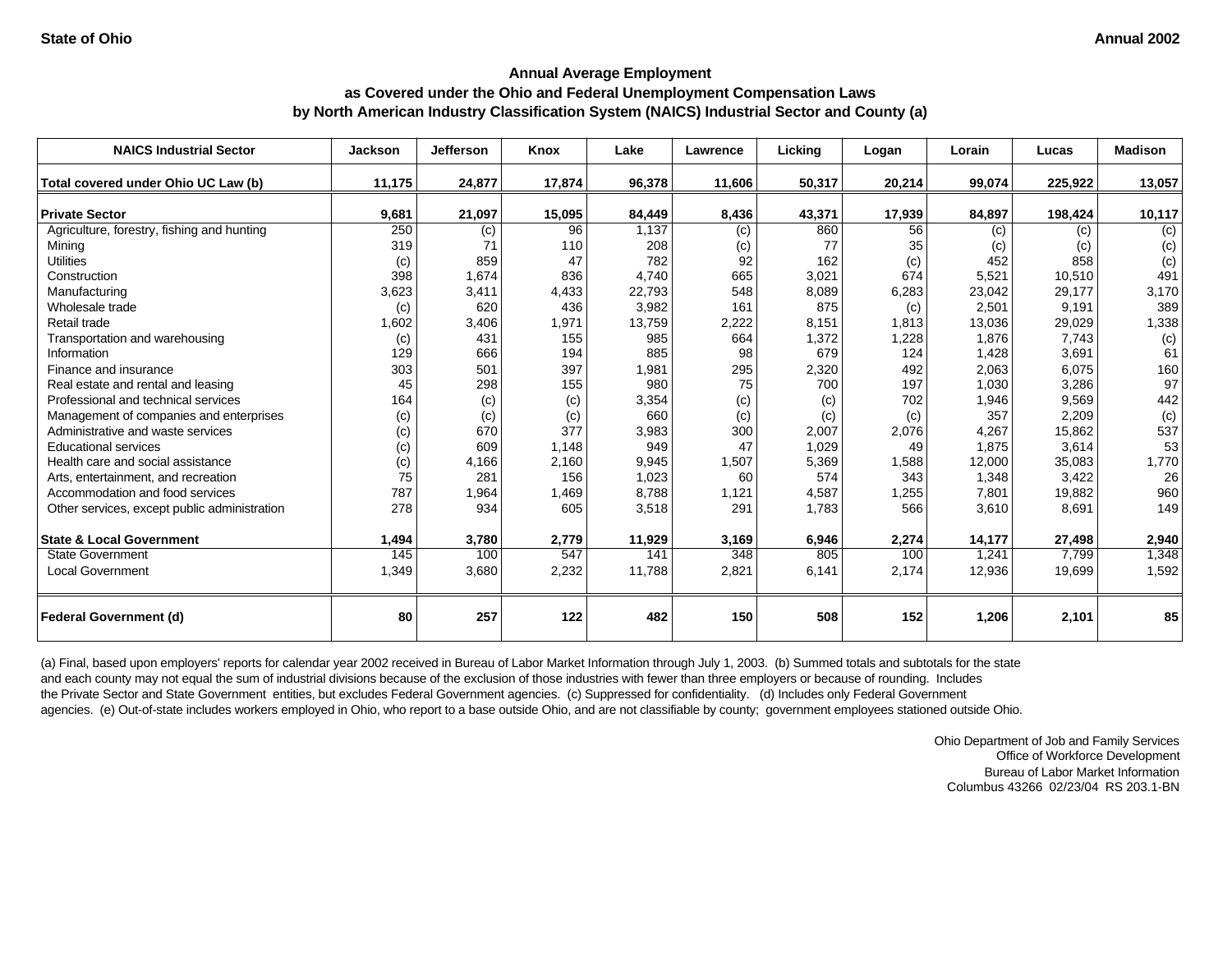| <b>NAICS Industrial Sector</b>               | <b>Mahoning</b> | <b>Marion</b> | <b>Medina</b> | <b>Meigs</b> | <b>Mercer</b> | <b>Miami</b> | <b>Monroe</b> | <b>Montgomery</b> | Morgan | <b>Morrow</b> |
|----------------------------------------------|-----------------|---------------|---------------|--------------|---------------|--------------|---------------|-------------------|--------|---------------|
| Total covered under Ohio UC Law (b)          | 104,654         | 28,185        | 53,385        | 4,208        | 15,342        | 42,063       | 4,419         | 285,846           | 3,258  | 5,974         |
| <b>Private Sector</b>                        | 91,479          | 22,450        | 46,762        | 3,128        | 12,705        | 37,286       | 3,530         | 256,265           | 2,529  | 4,403         |
| Agriculture, forestry, fishing and hunting   | 210             | (c)           | 217           | 168          | (c)           | 107          | (c)           | 253               | (c)    | 22            |
| Mining                                       | 236             | (c)           | 47            | 353          | (c)           | 80           | 31            | 71                | (c)    | 19            |
| <b>Utilities</b>                             | 589             | (c)           | (c)           | (c)          | (c)           | (c)          | (c)           | 974               | (c)    | (c)           |
| Construction                                 | 5,834           | 1,208         | 3,301         | 465          | 951           | 1,999        | 200           | 10,741            | 274    | 284           |
| Manufacturing                                | 10,789          | 7,146         | 10,012        | (c)          | 3,954         | 11,876       | (c)           | 48,056            | 569    | 1,263         |
| Wholesale trade                              | 4,248           | (c)           | 2,910         | 61           | 653           | 1,897        | (c)           | 11,101            | 66     | (c)           |
| Retail trade                                 | 15,597          | 3,146         | 7,143         | 649          | 1,802         | 5,505        | 354           | 30,631            | 373    | 698           |
| Transportation and warehousing               | 2,568           | 637           | (c)           | (c)          | (c)           | (c)          | 87            | 10,245            | (c)    | 140           |
| Information                                  | 2,097           | 1,271         | 547           | (c)          | 173           | 451          | 33            | 9,964             | 37     | 41            |
| Finance and insurance                        | 3,307           | 500           | 1,088         | 162          | 625           | 862          | 223           | 10,242            | 104    | 89            |
| Real estate and rental and leasing           | 1,086           | 263           | 535           | 20           | 105           | 377          | 6             | 3,764             | 6      | 49            |
| Professional and technical services          | 2,841           | 915           | 2,195         | 60           | (c)           | 758          | 47            | 14,548            | 23     | (c)           |
| Management of companies and enterprises      | 886             | (c)           | 1,994         | (c)          | (c)           | 1,087        | (c)           | 3,366             | (c)    | (c)           |
| Administrative and waste services            | 7,320           | (c)           | 3,060         | (c)          | (c)           | 2,061        | 43            | 21,390            | (c)    | (c)           |
| <b>Educational services</b>                  | 1,537           | 117           | 235           | (c)          | (c)           | 176          | (c)           | 5,551             | (c)    | (c)           |
| Health care and social assistance            | 17,908          | 2,444         | 5,300         | (c)          | (c)           | 4,326        | (c)           | 40,162            | 357    | (c)           |
| Arts, entertainment, and recreation          | 1,084           | 186           | 993           | 15           | 179           | 318          | (c)           | 2,627             | 13     | 51            |
| Accommodation and food services              | 9,488           | 2,416         | 4,867         | 352          | 1,100         | 3,161        | (c)           | 22,579            | 225    | 459           |
| Other services, except public administration | 3,857           | 958           | 1,392         | 80           | 691           | 1,310        | 109           | 10,001            | 40     | 60            |
| <b>State &amp; Local Government</b>          | 13,175          | 5,735         | 6,623         | 1,080        | 2,637         | 4,776        | 889           | 29,581            | 729    | 1,571         |
| <b>State Government</b>                      | 3,096           | 1,439         | 152           | 43           | 141           | 129          | 36            | 1,825             | 55     | 81            |
| <b>Local Government</b>                      | 10,079          | 4,296         | 6,471         | 1,037        | 2,496         | 4,647        | 853           | 27,756            | 674    | 1,490         |
| <b>Federal Government (d)</b>                | 1,479           | 158           | 325           | 83           | 108           | 228          | 62            | 5,928             | 41     | 60            |

(a) Final, based upon employers' reports for calendar year 2002 received in Bureau of Labor Market Information through July 1, 2003. (b) Summed totals and subtotals for the state and each county may not equal the sum of industrial divisions because of the exclusion of those industries with fewer than three employers or because of rounding. Includes the Private Sector and State Government entities, but excludes Federal Government agencies. (c) Suppressed for confidentiality. (d) Includes only Federal Government agencies. (e) Out-of-state includes workers employed in Ohio, who report to a base outside Ohio, and are not classifiable by county; government employees stationed outside Ohio.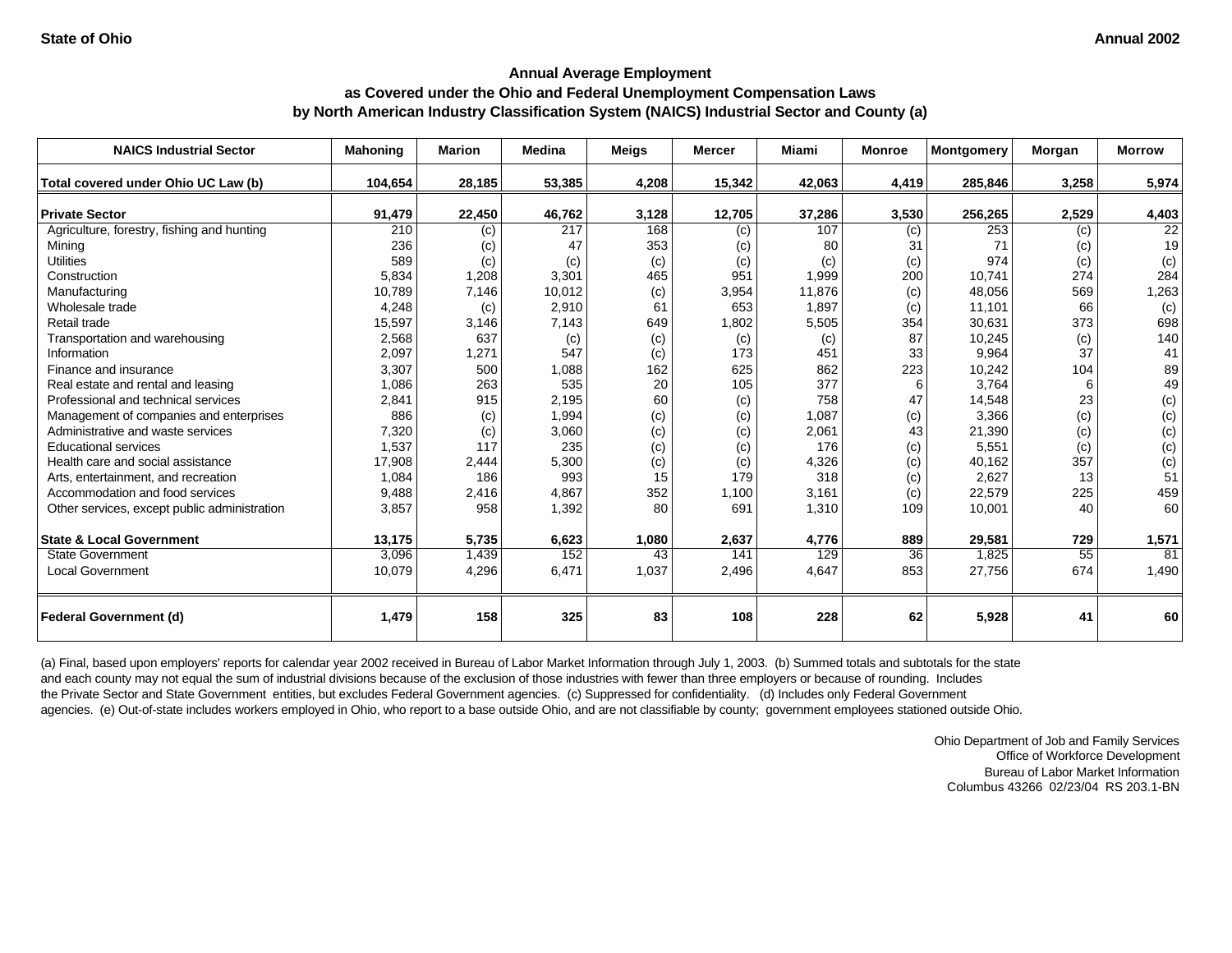| <b>NAICS Industrial Sector</b>               | <b>Muskingum</b> | <b>Noble</b> | <b>Ottawa</b> | <b>Paulding</b> | Perry | Pickaway | <b>Pike</b> | Portage | Preble | Putnam         |
|----------------------------------------------|------------------|--------------|---------------|-----------------|-------|----------|-------------|---------|--------|----------------|
| Total covered under Ohio UC Law (b)          | 39,304           | 3,356        | 14,321        | 5,233           | 6,736 | 14,919   | 10,881      | 51,582  | 10,930 | 11,666         |
| <b>Private Sector</b>                        | 34,275           | 2,252        | 12,232        | 4,009           | 4,989 | 10,887   | 9,100       | 39,879  | 8,935  | 9,956          |
| Agriculture, forestry, fishing and hunting   | 45               | 31           | 144           | (c)             | 21    | (c)      | (c)         | 120     | (c)    | $\overline{c}$ |
| Mining                                       | 381              | 91           | 119           | (c)             | 233   | (c)      | (c)         | 223     | (c)    | (c)            |
| <b>Utilities</b>                             | 228              | 21           | (c)           | (c)             | 28    | (c)      | (c)         | (c)     | (c)    | (c)            |
| Construction                                 | 1,428            | 87           | 531           | 142             | 557   | 661      | 333         | 2,445   | 398    | 921            |
| Manufacturing                                | 8,466            | 654          | 2,505         | 1,385           | 1.493 | 3,954    | 4,839       | 12,376  | 3,491  | 4,001          |
| Wholesale trade                              | 2,224            | 89           | (c)           | 418             | 172   | (c)      | 124         | 2,232   | (c)    | 261            |
| Retail trade                                 | 6,488            | 379          | 1,884         | 602             | 665   | 1,601    | 1,000       | 5,603   | 1,324  | 1,224          |
| Transportation and warehousing               | 634              | 89           | 434           | (c)             | 57    | 349      | (c)         | (c)     | 409    | (c)            |
| Information                                  | 313              | 18           | 110           | 27              | 62    | 96       | 69          | 623     | 41     | 66             |
| Finance and insurance                        | 756              | (c)          | 373           | 117             | 238   | 308      | 176         | 706     | 206    | 373            |
| Real estate and rental and leasing           | 291              | (c)          | 180           | 32              | 29    | 109      | 90          | 478     | 76     | 39             |
| Professional and technical services          | 494              | 26           | (c)           | 84              | 107   | (c)      | 160         | 1,108   | (c)    | 98             |
| Management of companies and enterprises      | 333              | (c)          | (c)           | (c)             | (c)   | (c)      | (c)         | 458     | (c)    | (c)            |
| Administrative and waste services            | 995              | 16           | 257           | 36              | 44    | 254      | 103         | 1,104   | 453    | 371            |
| <b>Educational services</b>                  | (c)              | (c)          | (c)           | (c)             | (c)   | (c)      | 27          | 740     | 12     | (c)            |
| Health care and social assistance            | (c)              | 405          | (c)           | (c)             | (c)   | (c)      | 1,046       | 3,146   | 745    | (c)            |
| Arts, entertainment, and recreation          | 365              | (c)          | 660           | (c)             | 34    | 127      | (c)         | 1,675   | 51     | 101            |
| Accommodation and food services              | 3,338            | (c)          | 1,948         | (c)             | 394   | 1,148    | (c)         | 4,398   | 797    | 732            |
| Other services, except public administration | 1,207            | 63           | 559           | 142             | 153   | 377      | 147         | 1,543   | 276    | 366            |
| <b>State &amp; Local Government</b>          | 5,029            | 1,104        | 2,089         | 1,224           | 1,747 | 4,032    | 1,781       | 11,702  | 1,995  | 1,710          |
| <b>State Government</b>                      | 465              | 536          | 197           | 31              | 41    | 1,547    | 90          | 3,908   | 189    | 49             |
| <b>Local Government</b>                      | 4,564            | 568          | 1,892         | 1,193           | 1.706 | 2,485    | 1,691       | 7,794   | 1,806  | 1,661          |
| <b>Federal Government (d)</b>                | 305              | 29           | 169           | 57              | 77    | 94       | 76          | 319     | 95     | 87             |

(a) Final, based upon employers' reports for calendar year 2002 received in Bureau of Labor Market Information through July 1, 2003. (b) Summed totals and subtotals for the state and each county may not equal the sum of industrial divisions because of the exclusion of those industries with fewer than three employers or because of rounding. Includes the Private Sector and State Government entities, but excludes Federal Government agencies. (c) Suppressed for confidentiality. (d) Includes only Federal Government agencies. (e) Out-of-state includes workers employed in Ohio, who report to a base outside Ohio, and are not classifiable by county; government employees stationed outside Ohio.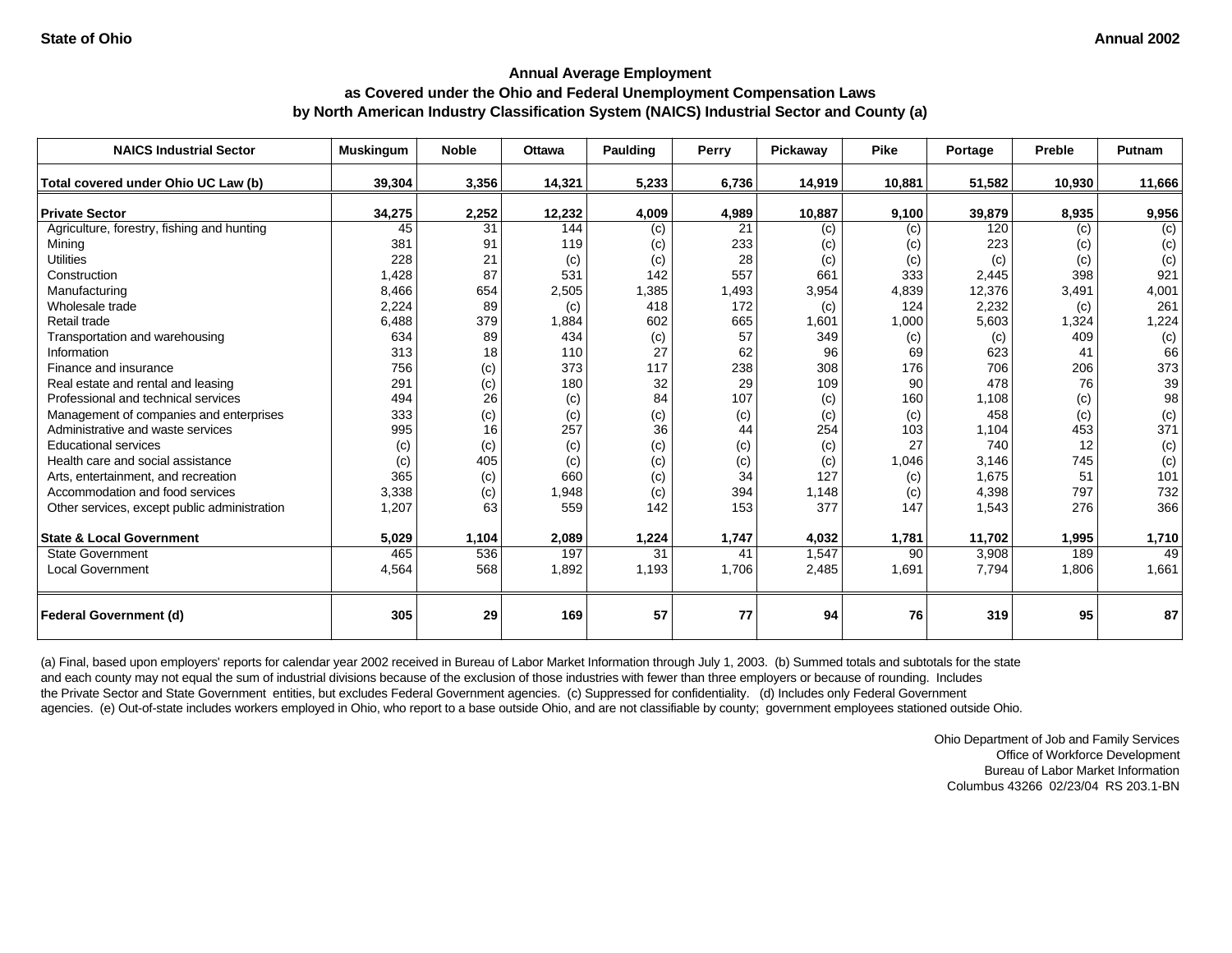| <b>NAICS Industrial Sector</b>               | <b>Richland</b> | <b>Ross</b> | <b>Sandusky</b> | <b>Scioto</b> | <b>Seneca</b> | <b>Shelby</b> | <b>Stark</b> | <b>Summit</b> | <b>Trumbull</b> | <b>Tuscarawas</b> |
|----------------------------------------------|-----------------|-------------|-----------------|---------------|---------------|---------------|--------------|---------------|-----------------|-------------------|
| Total covered under Ohio UC Law (b)          | 59,567          | 25,568      | 26,606          | 25,326        | 21,249        | 28,842        | 170,417      | 258,855       | 87,059          | 35,355            |
| <b>Private Sector</b>                        | 50,779          | 20,594      | 23,123          | 20,045        | 18,265        | 26,112        | 151,797      | 230,428       | 76,258          | 30,637            |
| Agriculture, forestry, fishing and hunting   | 134             | (c)         | (c)             | 56            | 183           | (c)           | 236          | 237           | 55              | 185               |
| Mining                                       | 20              | (c)         | (c)             | 13            | 133           | (c)           | 491          | 107           | 96              | 416               |
| <b>Utilities</b>                             | (c)             | 200         | (c)             | 99            | 111           | (c)           | 535          | 2,339         | 141             | 68                |
| Construction                                 | 2,015           | 1,152       | 973             | 1,164         | 1.053         | 1,541         | 8.078        | 10,871        | 2,699           | 1,524             |
| Manufacturing                                | 14,947          | 4,321       | 9,622           | 2,252         | 5,336         | 13,131        | 37,066       | 36,745        | 24,793          | 8,080             |
| Wholesale trade                              | 1,329           | 550         | 539             | 354           | 627           | 1,603         | 8,368        | 13,233        | 2,495           | 1,202             |
| Retail trade                                 | 7,749           | 3,756       | 3,007           | 3,225         | 2,173         | 2,505         | 22,052       | 32,972        | 11,816          | 4,967             |
| Transportation and warehousing               | (c)             | 418         | (c)             | 500           | 422           | (c)           | 2,284        | 9,605         | 2,537           | 894               |
| Information                                  | 1,404           | 693         | 274             | 247           | 274           | 244           | 2,214        | 4,744         | 902             | 425               |
| Finance and insurance                        | 1,358           | 454         | 534             | 589           | 756           | 333           | 5,722        | 9,226         | 1,980           | 769               |
| Real estate and rental and leasing           | 476             | 213         | 158             | 188           | 141           | 155           | 1,616        | 3,279         | 1,185           | 269               |
| Professional and technical services          | 1,079           | 317         | 357             | (c)           | 396           | (c)           | 5,036        | 10,576        | 2,147           | 672               |
| Management of companies and enterprises      | 118             | 83          | 155             | (c)           | 77            | (c)           | 839          | 9,538         | 677             | 175               |
| Administrative and waste services            | 3,515           | 1,163       | 906             | 1,868         | 565           | 1,214         | 8,800        | 16,381        | 3,671           | 1,192             |
| <b>Educational services</b>                  | 411             | 121         | (c)             | 193           | 873           | (c)           | 2,955        | 3,076         | 726             | 195               |
| Health care and social assistance            | 7,045           | 3,474       | (c)             | 5,853         | 2,435         | (c)           | 23,263       | 33,802        | 10,222          | 4,233             |
| Arts, entertainment, and recreation          | 754             | 197         | 309             | 89            | 186           | 88            | 1.874        | 3,657         | 919             | 343               |
| Accommodation and food services              | 4,910           | 2,597       | 1,742           | 2,337         | 1,680         | 1,535         | 13,467       | 21,015        | 6,757           | 3,625             |
| Other services, except public administration | 2,147           | 813         | 1,120           | 536           | 845           | 689           | 6,902        | 9,028         | 2,441           | 1,404             |
| <b>State &amp; Local Government</b>          | 8,788           | 4,975       | 3,483           | 5,280         | 2,984         | 2,729         | 18,620       | 28,427        | 10,801          | 4,718             |
| <b>State Government</b>                      | 2,098           | 1,679       | 201             | 1,753         | 505           | 291           | 1.270        | 4,245         | 897             | 464               |
| <b>Local Government</b>                      | 6,690           | 3,296       | 3,282           | 3,527         | 2,479         | 2,438         | 17,350       | 24,182        | 9,904           | 4,254             |
| <b>Federal Government (d)</b>                | 671             | 1,418       | 123             | 185           | 146           | 102           | 1,228        | 2,878         | 506             | 234               |

(a) Final, based upon employers' reports for calendar year 2002 received in Bureau of Labor Market Information through July 1, 2003. (b) Summed totals and subtotals for the state and each county may not equal the sum of industrial divisions because of the exclusion of those industries with fewer than three employers or because of rounding. Includes the Private Sector and State Government entities, but excludes Federal Government agencies. (c) Suppressed for confidentiality. (d) Includes only Federal Government agencies. (e) Out-of-state includes workers employed in Ohio, who report to a base outside Ohio, and are not classifiable by county; government employees stationed outside Ohio.